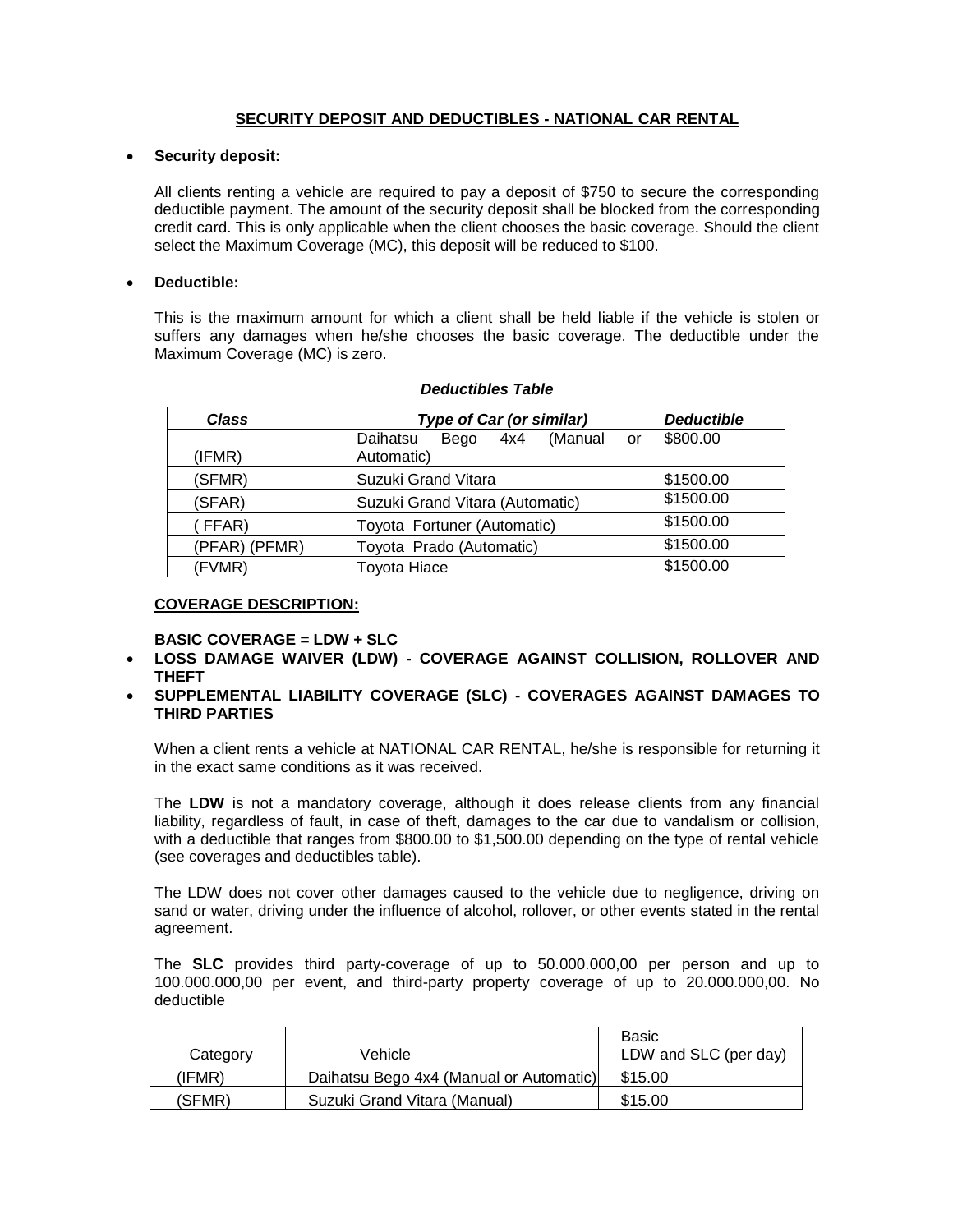| (SFAR)        | Suzuki Grand Vitara (Automatic) | \$15.00 |
|---------------|---------------------------------|---------|
| (FFMR)        | Toyota Fortuner 4x4 (Automatic) | \$18.00 |
| <b>PFAR</b> ) | Toyota Prado 4x4 Auto           | \$18.00 |

# **MAXIMUM COVERAGE (ZERO DEDUCTIBLE OPTION)**

NATIONAL CAR RENTAL offers its clients an optional coverage that is supplementary to the LDW. If clients choose this option, they will be released from paying any kind of deductible, as it also covers damages and/or theft of glass and tires.

However, any events caused by a breach to the clauses of the rental agreement are exempted from this coverage. The LDW does not cover other damages caused to the vehicle due to negligence, driving on sand or water, driving under the influence of alcohol, or other events stated in the rental agreement.

| Category | Vehicle                                 | MC (per day) |
|----------|-----------------------------------------|--------------|
| (IFMR)   | Daihatsu Bego 4x4 (Manual or Automatic) | \$33.00      |
| (SFMR)   | Suzuki Grand Vitara (Manual)            | \$33.00      |
| (SFAR)   | Suzuki Grand Vitara (Automatic)         | \$33.00      |
| (FFMR)   | Toyota Fortuner 4x4 (Automatic)         | \$36.00      |
| (PFAR)   | Toyota Prado 4x4 Auto                   | \$36.00      |

## **Limitations of the LDW, SLC and MC coverages:**

- Client liability when driving under the influence of alcohol or narcotics.
- Client liability if the vehicle is used in violation of the conditions stated in the rental agreement.
- Client liability in the case of property damages or injuries produced by any insured or relative of the insured.
- Client liability if another driver that is not authorized under the rental agreement drives the vehicle.
- If the client fails to submit the insurance company documents and traffic fine in the event of an accident, or otherwise, if no traffic fine exists, the results of an alcohol test taken no more than 3 hours after the accident must be submitted.
- The LDW, SLC and MC coverages do not apply if: The Client fails to pay the rental fee or if the client or another authorized driver violate the terms of the rental agreement.
- Replacement of lost/stolen keys, license plates or documents is not included in these coverages.

# **ADDITIONAL INFORMATION**

- **1) Services included in the rental fee:**
- No additional cost for cars returned or rented at different National Car Rental locations.
- Worldwide reservations support from the National Car Rental System.
- Unlimited mileage